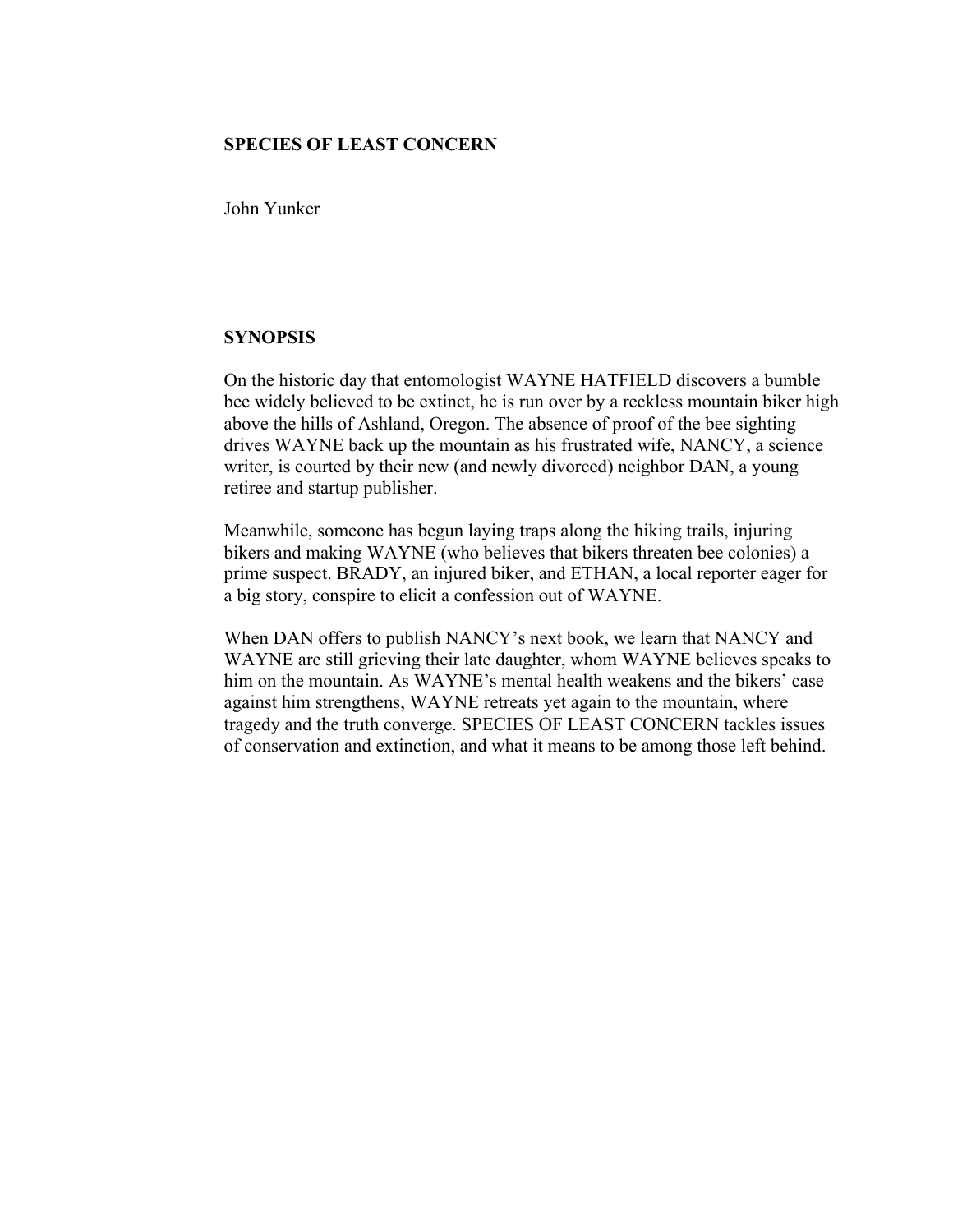# **CAST LIST**

**DR. WAYNE HATFIELD** – Late 40s. Eyeglasses. Sunburnt. Spends more time looking through a magnifying glass than in a mirror.

**NANCY HATFIELD** – Mid 40s. Fit. Dresses and looks younger than her years. Her smiles are infrequent and often forced.

**DAN MORGAN** – Mid 40s. *Tour de France* fit. Every day is casual day. **DR. ELAINE MARCUS** – Early 50s. Wears the weary look of a university department chair.

**ETHAN CARTER** – Late 20s. Dresses like an old-school reporter. **BRADY LOGAN** – Early 20s. Muscular, loud in clothing and in voice. **KATIE JENSEN** – Early 20s. Attractive, though heavy on the makeup.

**PRODUCTION NOTES**: The play requires between two and four skilled mountain bikers to ride across the stage and in formation. Ramps may be positioned offstage to enter at higher speeds, as if descending a mountain. Bikers wear motocross helmets obscuring their faces, along with full body padding.

A projection screen positioned above the stage will display Wayne's PowerPoint presentations as well as helmet-mounted mountain biking videos.

**TIME**: Early Summer.

## **SETTINGS**:

- Hatfield living room (a couch and a back wall hung with photos of birds and bees)
- Hills of Mt. Ashland
- College auditorium (consisting of podium and projection screen)
- A café table for two
- Hospital room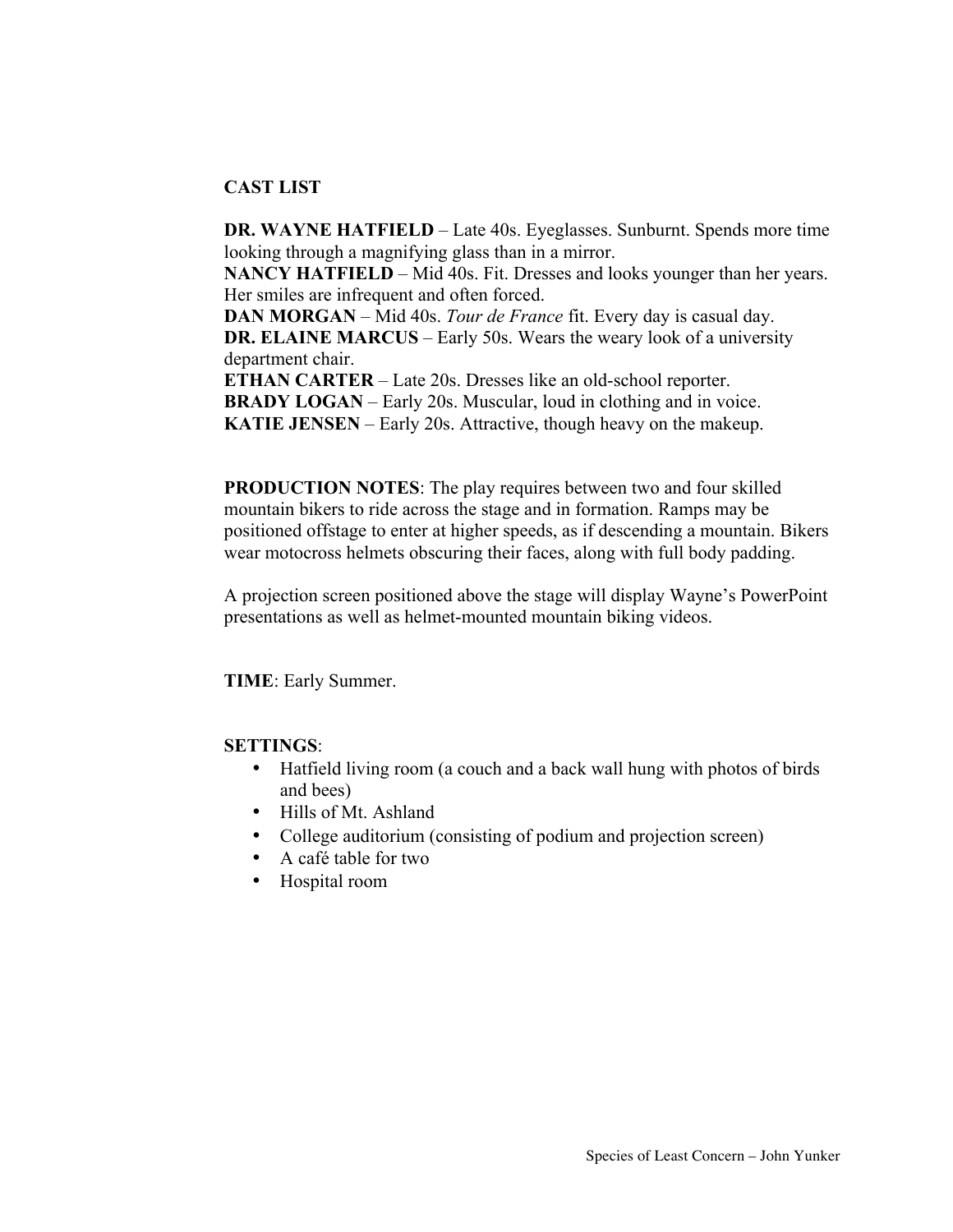# **ACT I**

#### **SCENE 1**

*(Hills of Mt. Ashland. BRADY pedals onto the stage on his mountain bike. He is suited up for a serious downhill run, wearing full body padding and a motocross helmet with a camera fastened to the top.)*

#### BRADY

Okay, dudes. This is Brady Logan reporting from the top of Mt. A. Check out this killer view.

> *(Pauses, then removes his helmet and switches on the camera. Puts on his helmet again.)*

Okay, dudes. This is Brady Logan reporting from the top of Mt. A. Check out this killer view. How about a panorama?

*(He pans his head from left to right.)* And how about a sneak preview of the trail?

*(He shakes his head up and down quickly.)*

Just messing with you people. Hope the motion stabilizer doesn't fry on the way down. Because we're about to drop 4,000 vertical feet at an average speed of 25 miles per hour. Brace yourself for sick ruts, gnarly jumps, and switchbacks that'll give you whiplash. Right. Time for a final run-through. The camera's recording. I've fired up the GPS app. And I've got tunes queued on the headphones.

*(Then)*

Man, there is nothing like leaving civilization behind and getting back to nature. *(BRADY stands on his pedals and pedals off stage.)*

## **ACT I**

## **SCENE 2**

*(Hatfield living room. Evening. NANCY is pacing. Knock at the door. She opens the door to find DAN, a backpack over one shoulder.)*

#### NANCY

Oh. Hi, Dan.

#### DAN

I saw your light on. I'm not dropping by too late, am I?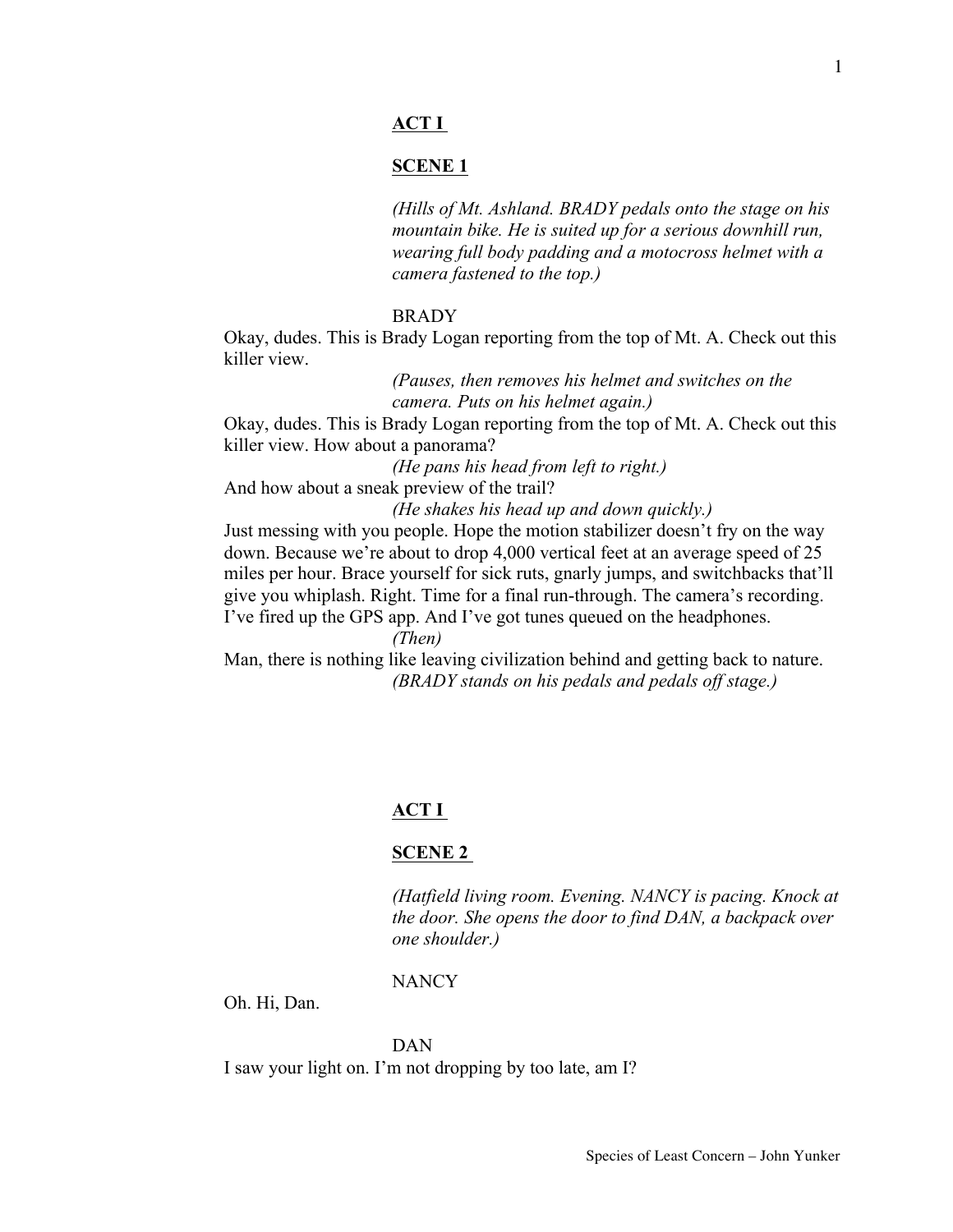#### **NANCY**

No, not at all. Come on in.

#### *(DAN follows.)*

# DAN

Where's Wayne?

#### **NANCY**

You tell me.

DAN

He's usually home by now, right?

## **NANCY**

Of course. You can't exactly observe bumble bees in the dark. Particularly since they tend to return to their nests when the sun goes down, something Wayne seems incapable of doing.

#### DAN

Did he tell you where he was headed?

#### **NANCY**

He mumbled something about the Time Warp trail when he left this morning.

#### DAN

We could go look for him.

## **NANCY**

You're kidding.

DAN

I've got an extra mountain bike next door. We could go together. It would be fun.

**NANCY** 

Fun? That's several thousand feet up a mountain.

## DAN

I know the trail.

# **NANCY**

Even in the dark?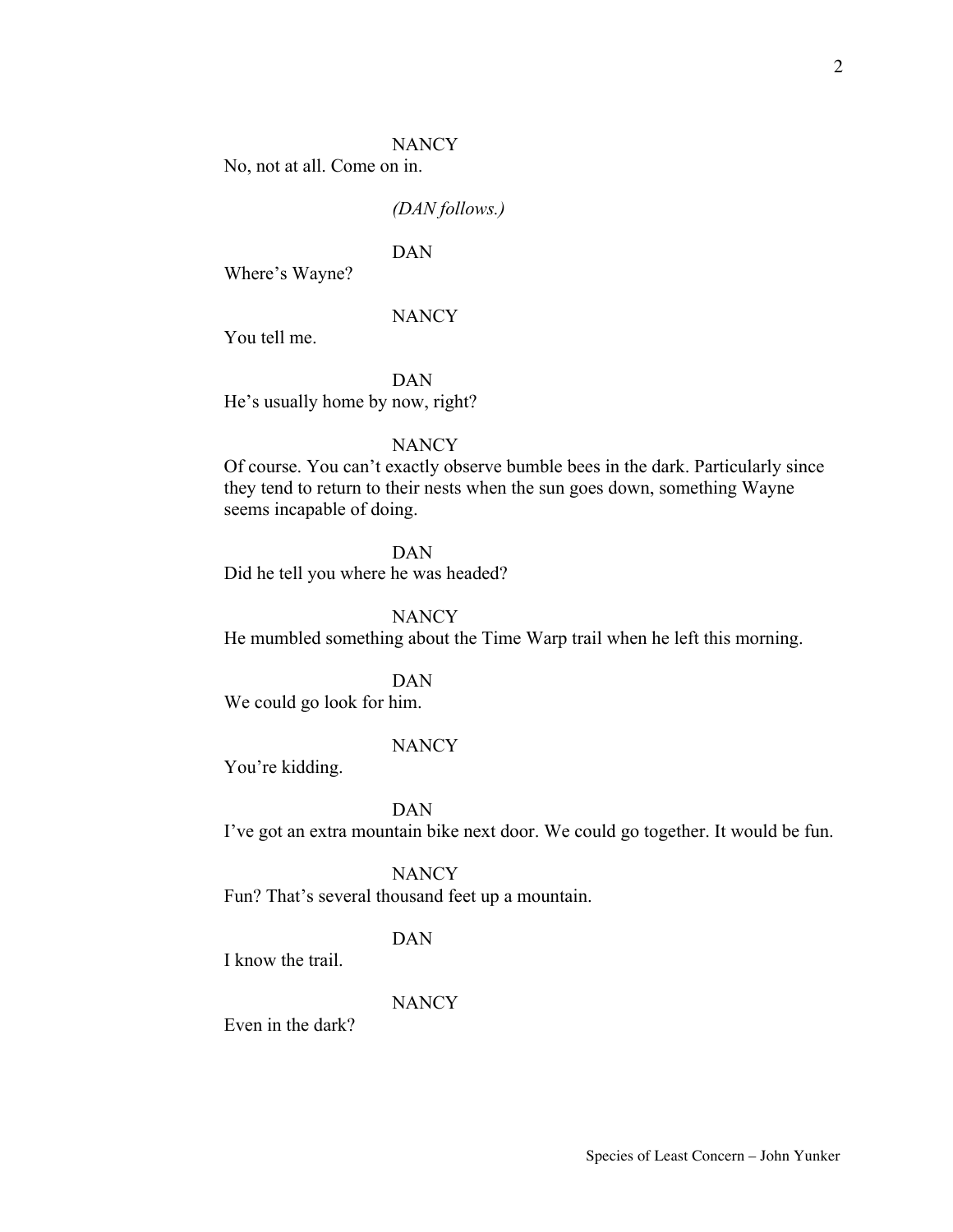I've just published a trail guide to Mt. Ashland. I know those twists and turns so well I don't even need a bike light. Besides, I enjoy biking in darkness. Adds a bit of drama.

#### **NANCY**

That's just what we need right now. More drama. No. No. I'm more frustrated with the man than worried. We had plans this evening. Dinner reservations. Theater tickets. I really needed to get out of this damn house.

#### DAN

What's the big occasion?

#### **NANCY**

Oh. Sort of an anniversary.

DAN Wayne missed your wedding anniversary?

#### NANCY

Something like that.

*(Then)* Was there a reason for stopping by?

#### DAN

So. I just wanted to drop off your manuscript. *(Removes manuscript from his backpack and hands it to her.)*

I'd be happy to talk about it if you'd like.

#### **NANCY**

I appreciate you taking the time to read it. But I'm not sure I'm in the right frame of mind.

#### DAN

I also brought this—

*(DAN removes a bottle of white wine from his backpack.)*

## **NANCY**

Opener's in the kitchen. Drawer next to fridge.

#### *(DAN takes the bottle into the kitchen.)*

It's a wonder I even notice he's missing; he spends every waking moment traipsing around those meadows. Between days up there and nights spent on a computer I'm not sure he sleeps anymore. Last week, I asked him what the big deal was, why the sudden urgency.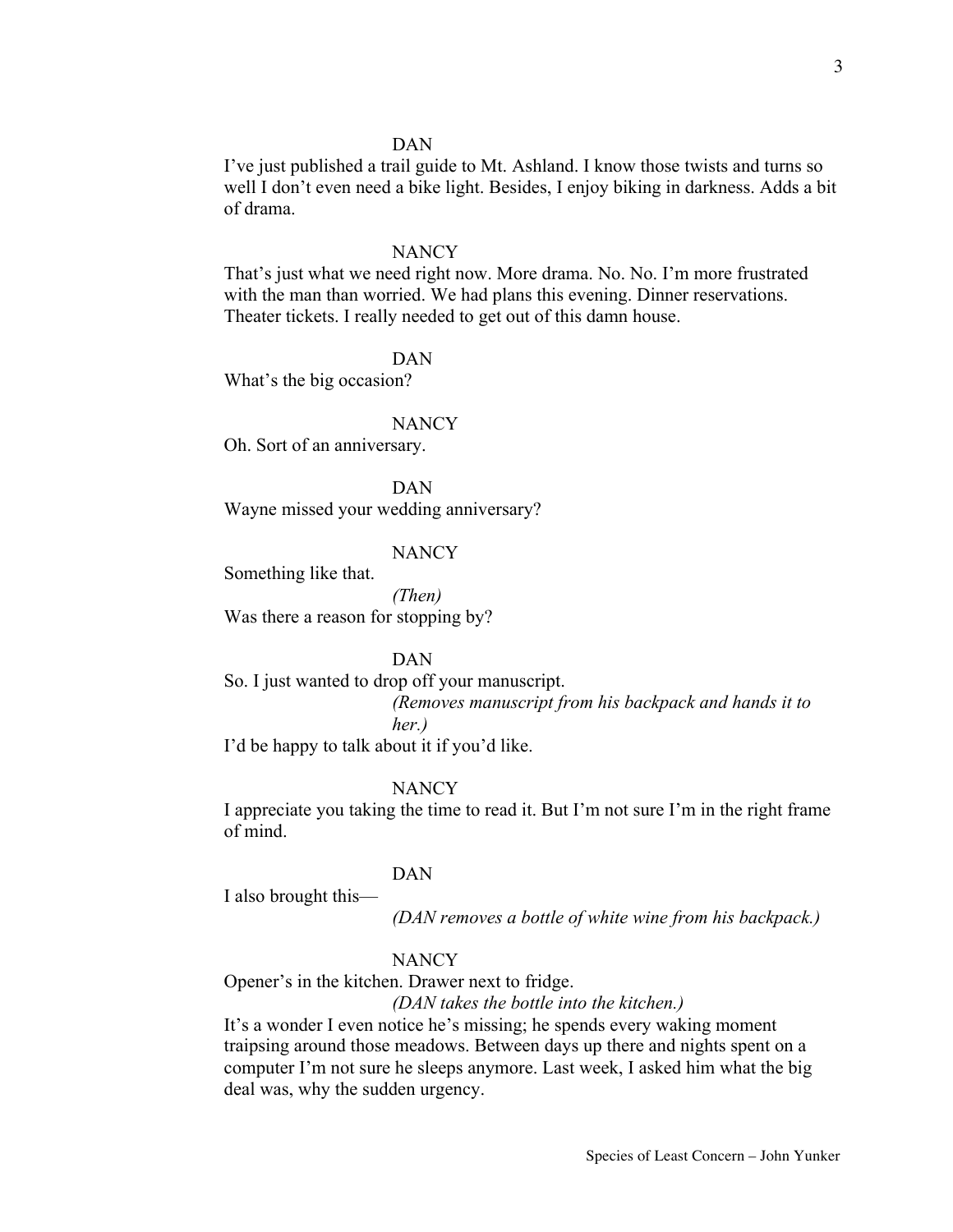## DAN (off)

What did he say?

**NANCY** He said, "I'm running out of seasons."

## DAN (off)

For him or the bees?

**NANCY** Until this evening, I assumed the bees.

DAN (off) I'm sure he just got sidetracked.

## **NANCY**

Every time Wayne sets foot outside this house he gets sidetracked. Every lavender bush, every lupine, and he's a man hypnotized. Off in his other world. It's a wonder he makes it to his own class on time.

*(DAN enters with two well-poured glasses.)*

DAN To the prodigal entomologist. *(They toast.)* Doesn't he carry a phone?

**NANCY** He says that if it were to ring at the wrong time he'd risk losing a bee specimen.

DAN Can't he just mute the phone?

#### **NANCY**

And have it buzz on him?

#### DAN

Oh. That's got to be the one profession where buzzing is a design flaw.

NANCY

Other entomologists carry phones. I think Wayne enjoys being out of reach.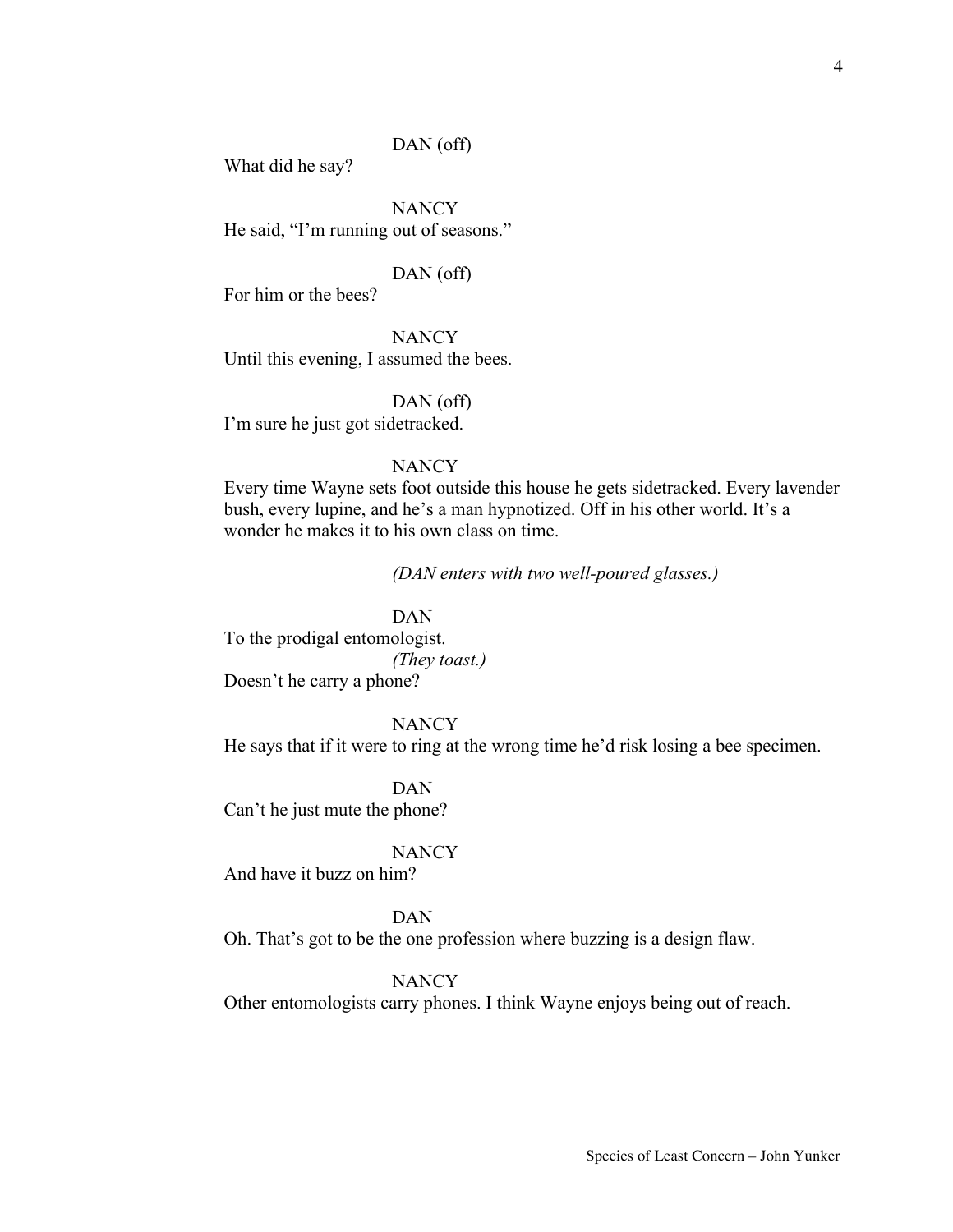Out of reach in general? Or out of reach of you? *(NANCY gives him a look.)*

I loved your book.

## **NANCY**

I'm not sure I should believe you.

## DAN

I mean it. I had no idea there were so many scientists around the world devoted to studying endangered species. Talk about a career path with little to no growth potential.

#### **NANCY**

You sound like my agent. Or, former agent.

DAN

I take it that's why it hasn't sold yet?

#### **NANCY**

Two reasons. First, my previous book, a collection of essays on birds of the Pacific Northwest, sold only a few hundred copies, which by itself can be the kiss of death. Second, this manuscript is part of a genre that publishers believe is already too crowded.

## DAN

Genre?

#### **NANCY**

Extinction-lit.

DAN Extinction-lit? That sounds ominous.

**NANCY** 

Every generation gets the genre it deserves.

DAN

Maybe the book just needs a new title.

# **NANCY**

Funny you mentioned that. I have been doing some brainstorming. *Endangered Species, Endangered Scientists* doesn't exactly feel mainstream.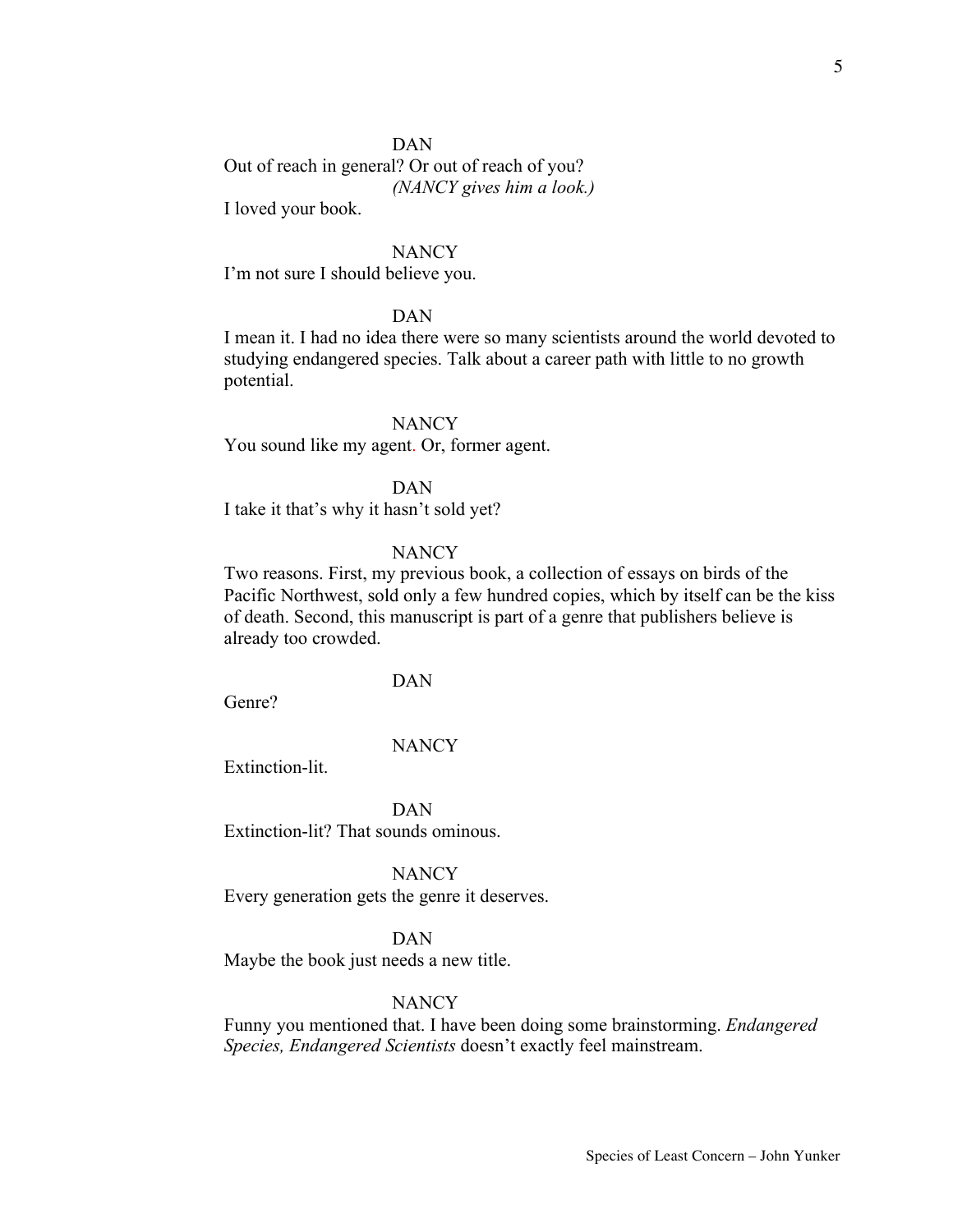So what do you have in mind?

## **NANCY**

What do you think of this: *I'm Taking You With Me: Scientists and their Endangered Species*?

#### DAN

I like. What does Wayne think?

## **NANCY**

Wayne hasn't even read the book. Though I already know he'll hate it, given my position on his beloved *Bombus franklini*. Between you and me, it's time he declared that bee extinct and got on with his life.

## DAN

When did he last spot it?

## **NANCY**

July 2006. In fact, he has that bee upstairs in his office, mounted in a box on his desk. He still worries that he took the last one.

# DAN

Surely he's aware of the odds against finding any more?

#### NANCY

Of course, but he still buys the occasional lottery ticket.

## DAN

Is there anyone else looking for *franklini*?

#### **NANCY**

The mountain used to be crawling with them. Post-docs, grad students, undergrads. But Wayne burned through them all, or they themselves burned out. I understand why he resists using the word extinction. It's so absolute, final. He's like one of those ER doctors who refuses to call time of death.

## DAN

Are there are other endangered bees he could devote his life to?

#### **NANCY**

Plenty, sadly. *Occidentalis, terricola*. But *franklini* is special. And Wayne has never been good at goodbyes.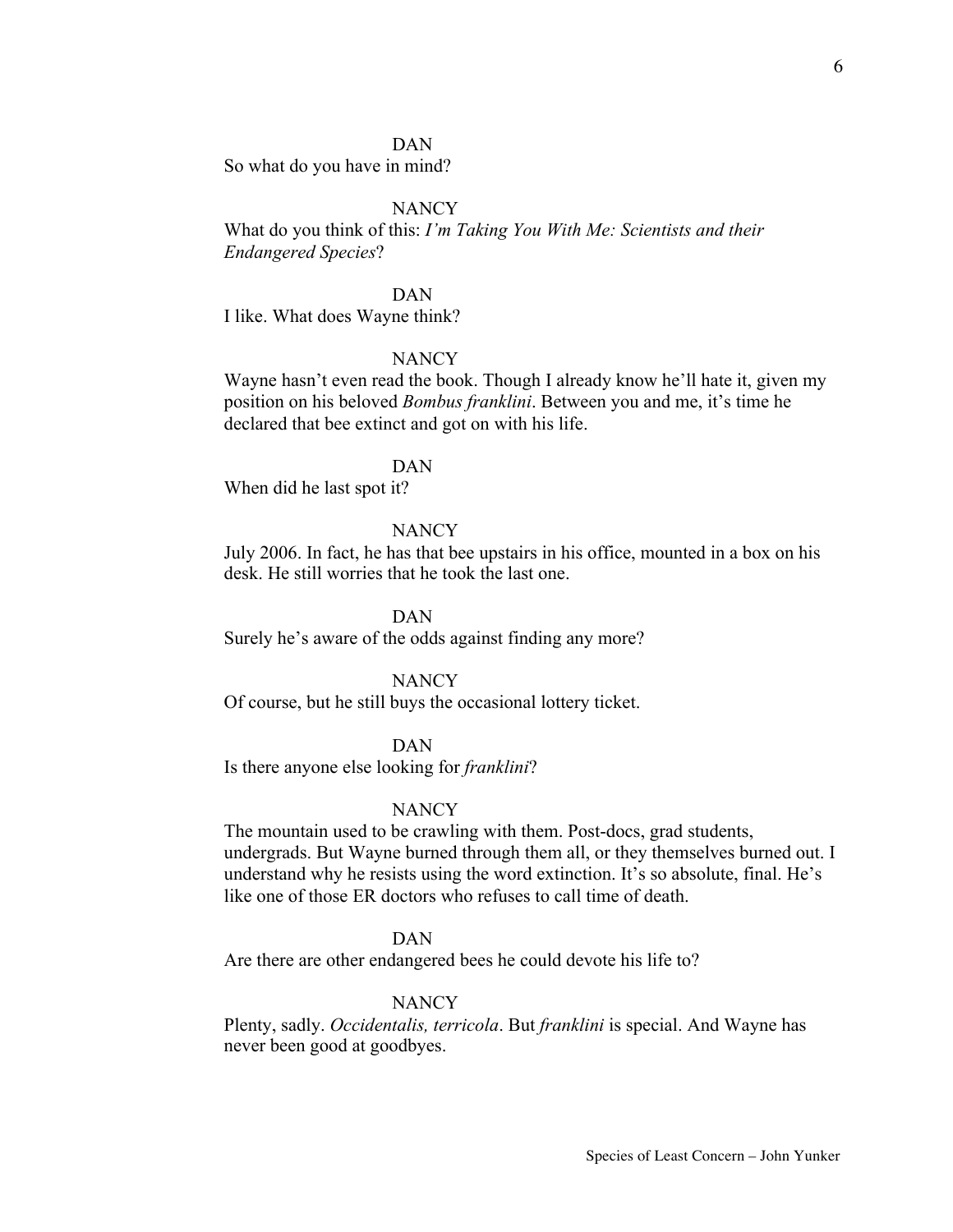When I worked in software nobody ever shed a tear for a dying technology. Or, if you did, you were smart enough to keep it to yourself. Spend too much time looking in the rearview mirror, or use phrases like "the good old days," and you'd risk being labeled a luddite, which is a firing offense in the Valley.

## **NANCY**

You never told me why you left.

#### DAN

So. In Palo Alto, everyone's rich and yet everyone feels poor. Because you work for billionaires and side by side with multimillionaires. And a three-bedroom house costs more than a suburb of Cleveland. And since everyone's younger than you are, or pretends to be, there's this feeling that you've already been left behind, or are about to be left behind. So you work all hours and you tell yourself and anyone who listens that you're reinventing the future, even if all you're really doing is reinventing new ways for people to waste their evenings. And, if you begin to question the party slogan, you remind yourself of all that unvested stock. Six months ago, I realized that I had more than enough vested stock and that I should spend time at last with my family. Which is nice in theory until you realize your family doesn't want to spend time with *you*.

#### **NANCY**

Ashland is the perfect place to reinvent oneself.

#### DAN

If that's the case, I'm most definitely still in beta. I haven't gotten used to waking up to deer outside my window feasting on the landscaping. My kids have yet to visit because their mother believes bears roam the streets. And it's surreal going from a job where you never thought about where the money was coming from to a job where I debate endlessly with myself whether to charge \$.99 or \$1.99 for an eBook. So I guess I would say this little reinvention project could still crash at any moment.

#### **NANCY**

From where I'm sitting, you're doing fine. Those trails guides you've published are beautiful, not that I'm the right audience for them.

## DAN

To be honest, the best part about Ashland so far would be my new neighbor.

#### **NANCY**

Wayne?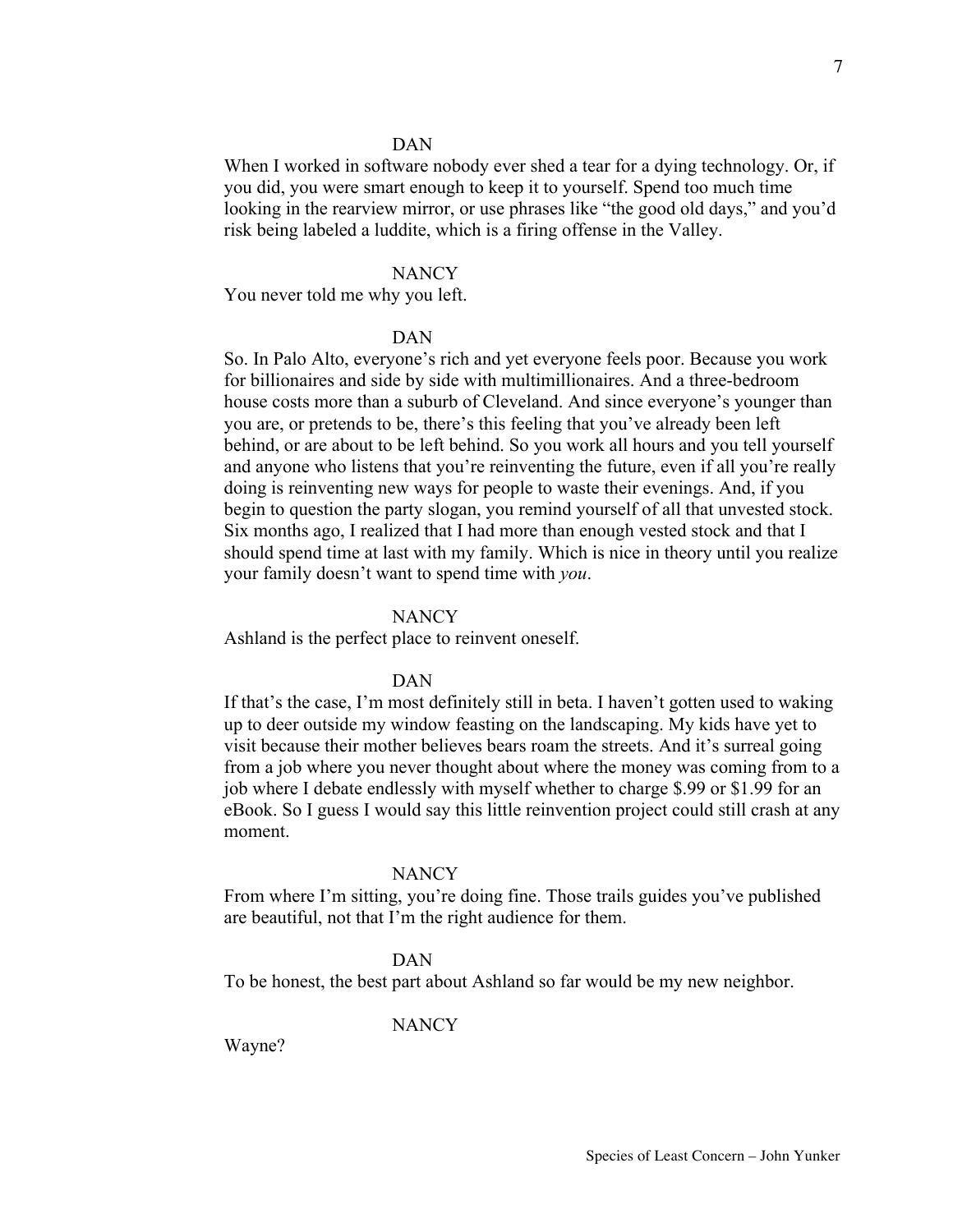Very funny. Wayne hates me.

# **NANCY**

No, no. Wayne just doesn't like anyone on a mountain bike. It's not personal.

#### DAN

So what's this big anniversary he missed?

# **NANCY**

Dan, for the remainder of this evening, there will be no more looking in the rearview mirror.

## DAN

To reinvention.

*(They toast.)*

*(WAYNE enters and stands at the doorway. His clothes are torn and he has bloody scratches on his arms, legs, and face.)*

#### WAYNE

You didn't have to wait up.

**NANCY** What on earth happened to you?

#### WAYNE

I'm okay. A bit ruffled.

**NANCY** 

Ruffled? You're bleeding.

#### WAYNE

Hard to tell in the dark.

#### DAN

WAYNE

Were you attacked?

In a matter of speaking, yes.

## DAN

By what?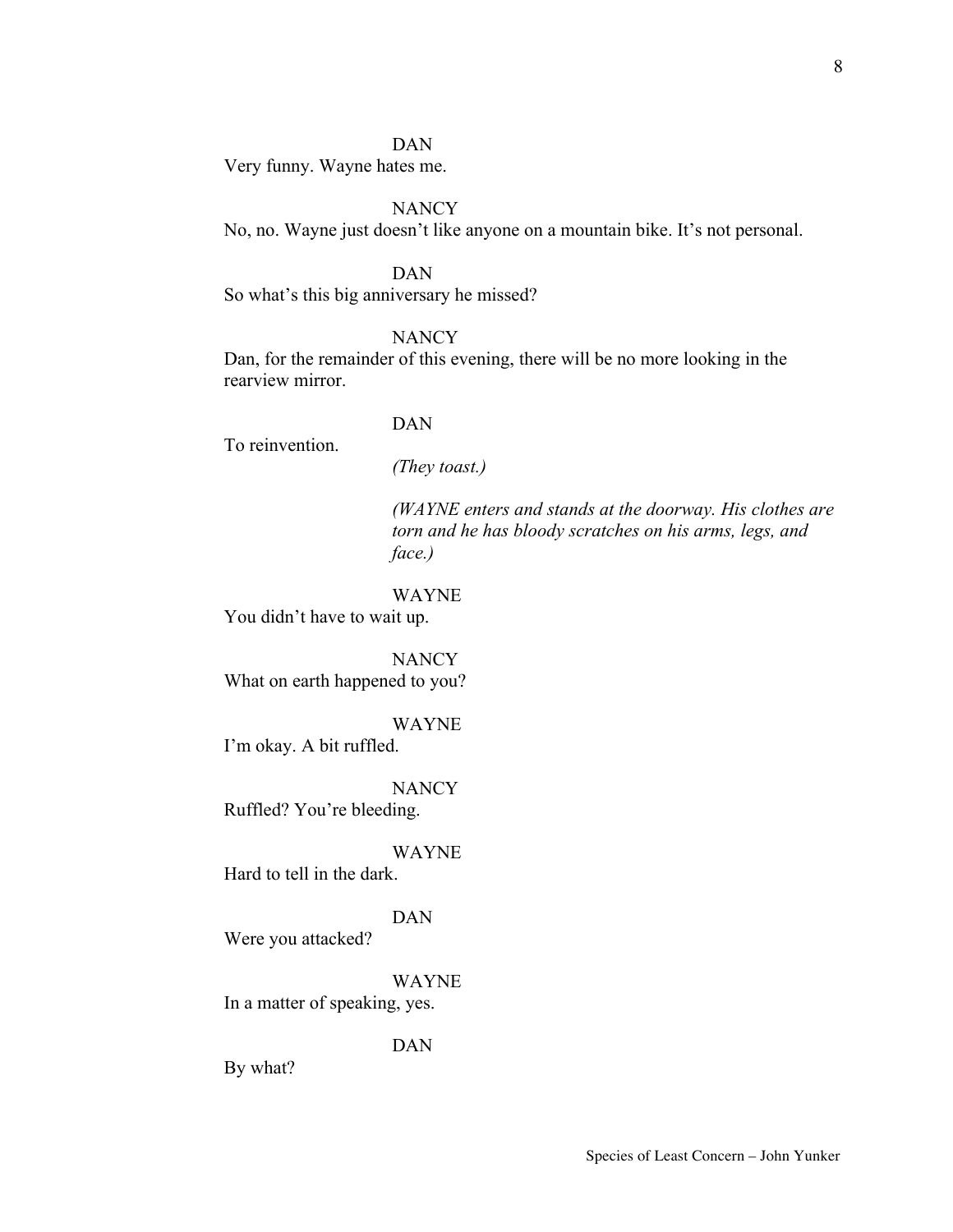#### WAYNE

It's not important.

**NANCY** Not important? You could have rabies.

WAYNE This animal didn't bite me. Mostly just ran me over.

DAN

Was it a bear?

No.

DAN

WAYNE

Mountain lion?

WAYNE

You're getting close.

DAN

Mountain...goat?

WAYNE

Mountain bike.

DAN What in the world was a mountain biker doing up there at night?

**NANCY** Maybe he wanted a bit of drama.

#### WAYNE

It was still light out when he hit me. I didn't hear him coming until it was too late. Damn kid. Knocked me down the hill and into a bed of blackberry bushes. Hence the lacerations. When I woke he was gone.

**NANCY** 

Woke? You were unconscious?

#### WAYNE

I wasn't taking a nap.

#### **NANCY**

Wayne, this is serious. We have to get you to a hospital.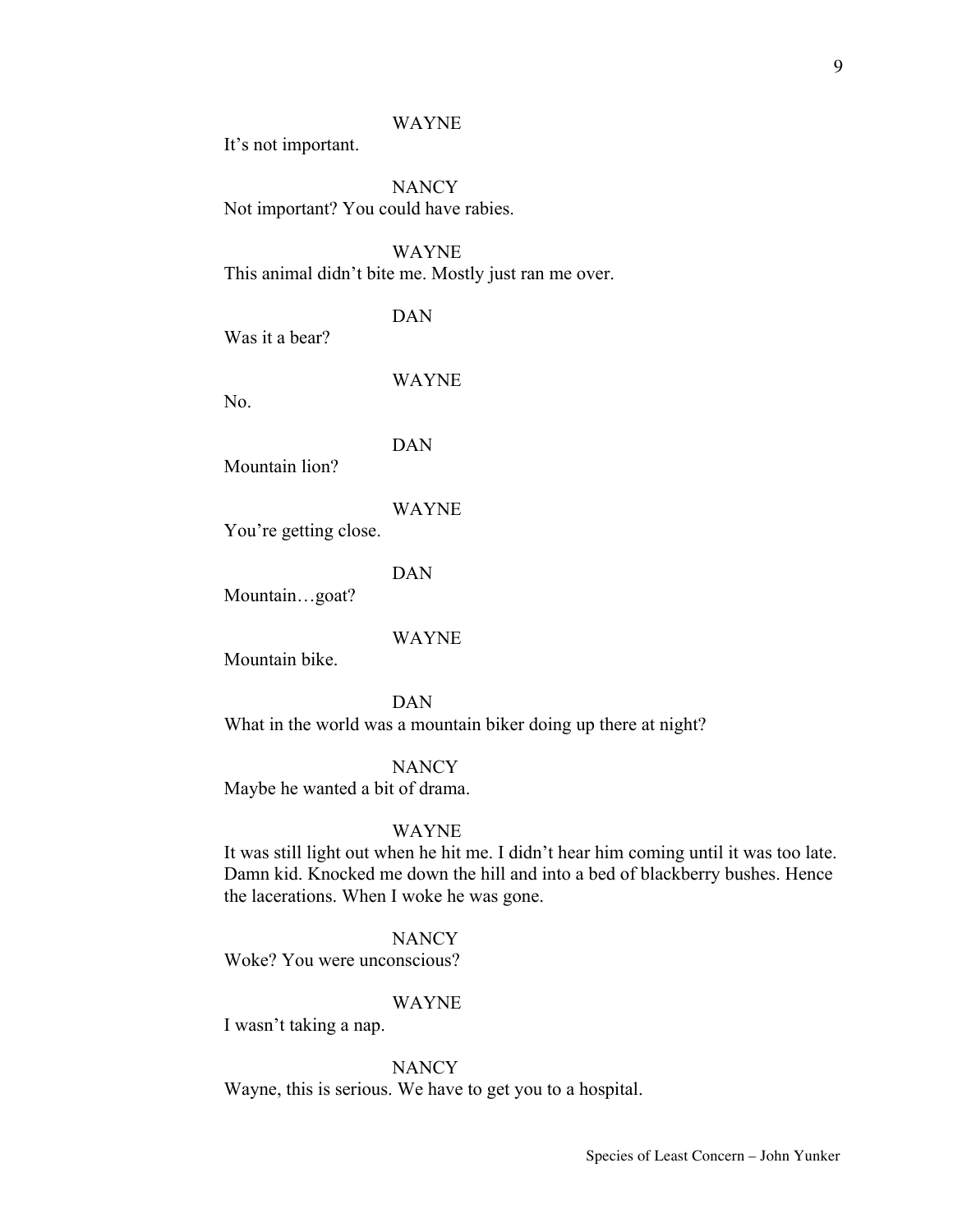#### WAYNE

I'm perfectly lucid.

DAN You could have brain damage.

**NANCY** He may already have brain damage.

WAYNE

You're missing the point, both of you. When that speed demon came along I was this close. This close!

**NANCY** To what? WAYNE What do you think? **NANCY** I have no idea. WAYNE Guess. **NANCY** No. DAN What? **NANCY** You're kidding. WAYNE I never kid about *franklini*. DAN You saw the bee? WAYNE

At 7:37 pm, just north of the Time Warp trail. A worker bee, by the size of her, obsessing over a lupine. *Bombus franklini*.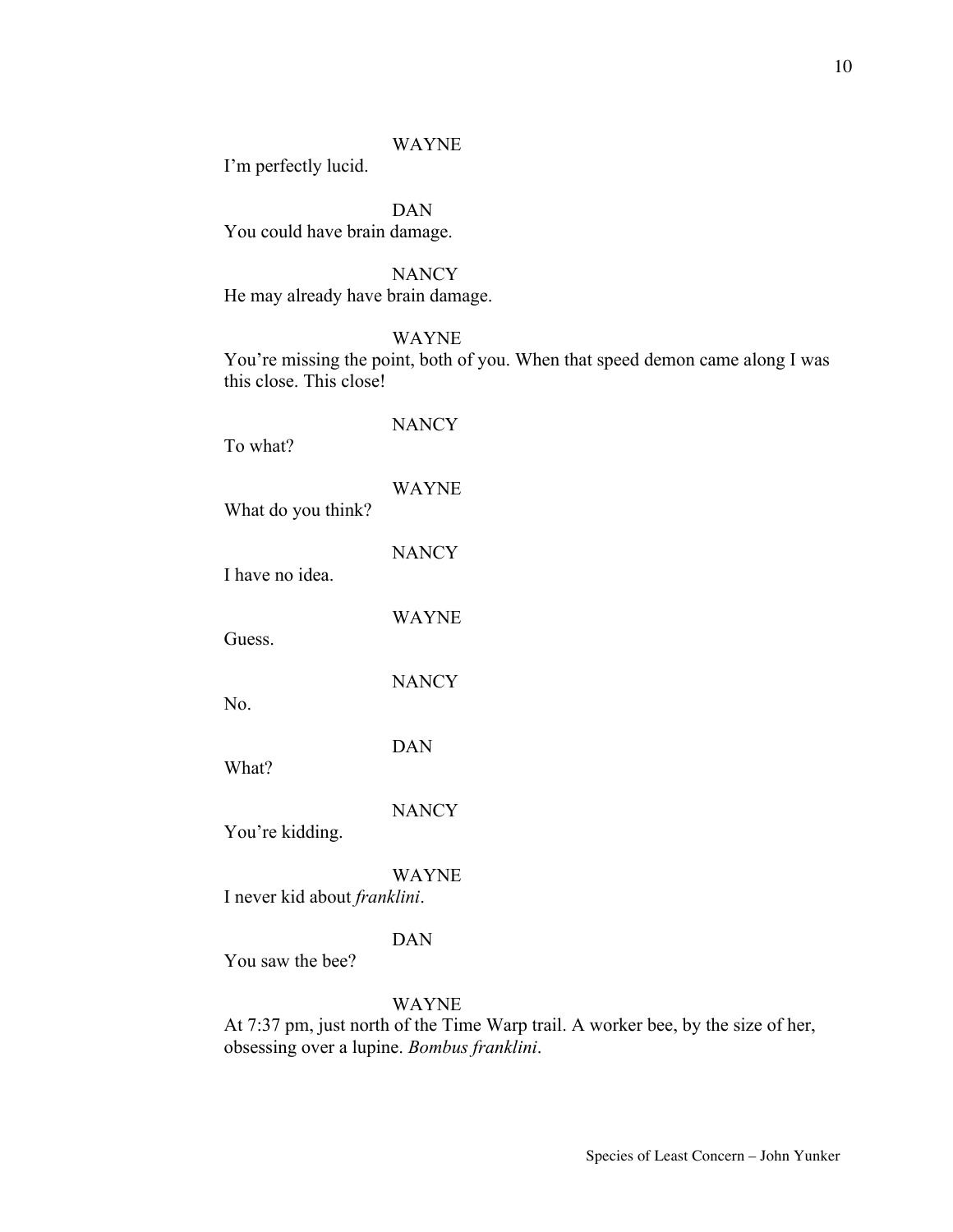#### **NANCY**

Did you see others?

# WAYNE

Just the one. But I was losing light. Most were probably back at the nest.

#### **NANCY**

Did you capture her?

#### WAYNE

No.

# **NANCY**

Pictures?

# WAYNE

Did I mention the mountain biker? I was bent over studying this bee when I got intimately acquainted with a bicycle tire.

#### **NANCY**

And you're sure the biker hit you *after* you identified the bee?

#### WAYNE

I know what I saw. And war has officially been declared. Up there, somewhere along the ground, in an abandoned rodent hole more than likely, could be the last *franklini* colony on this planet. I'll be damned if I'm letting it get run over by some deathwish manchild on a bike that cost more than our car.

# DAN

Wayne, speaking on behalf of all mountain bikers, we don't all drive like that.

#### WAYNE

True. Normally you people shout at me right before you run me over.

#### DAN

You know, it's late. I'd better be going.

## **NANCY**

Dan, thank you so much for stopping by. Sorry for all the—

# DAN

I had a lovely evening, of reinvention.

*(DAN exits.)*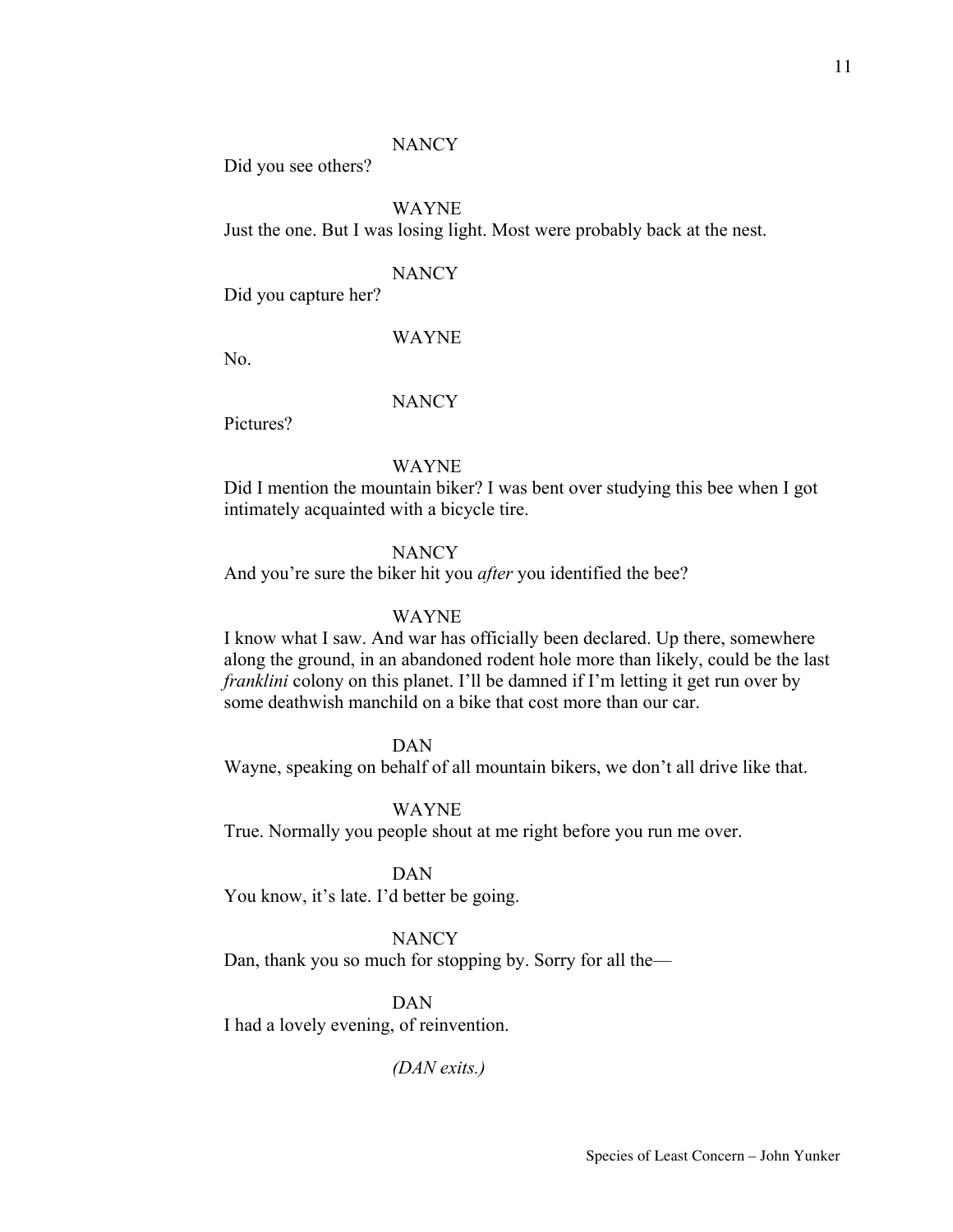## **NANCY**

You have some nerve treating him like that.

## WAYNE

Hey, he's a mountain biker. He can take a little abuse.

## **NANCY**

Dan was kind enough to read my book. Which is far more than you've accomplished.

#### WAYNE

Does finding *franklini* count for anything? *Bombus* fucking *franklini*! Can you imagine the news this is going to generate? Think of all the people who've been mourning the loss of this bee all these years.

## **NANCY**

All two dozen of them.

## WAYNE

Don't mock me, Nance. This is big news. It's going to throw a wrench in the plans of all those people who had declared *franklini* dead and gone.

#### **NANCY**

You can say that again.

#### *(NANCY exits.)*

#### WAYNE

Nance? Where you going?

NANCY (off)

Looking for the Neosporin.

#### WAYNE

I'll be fine without it.

NANCY (off) You need to be more careful up there.

WAYNE They need to be more careful up there.

*(Sounds of items dropping)*

NANCY (off)

Dammit!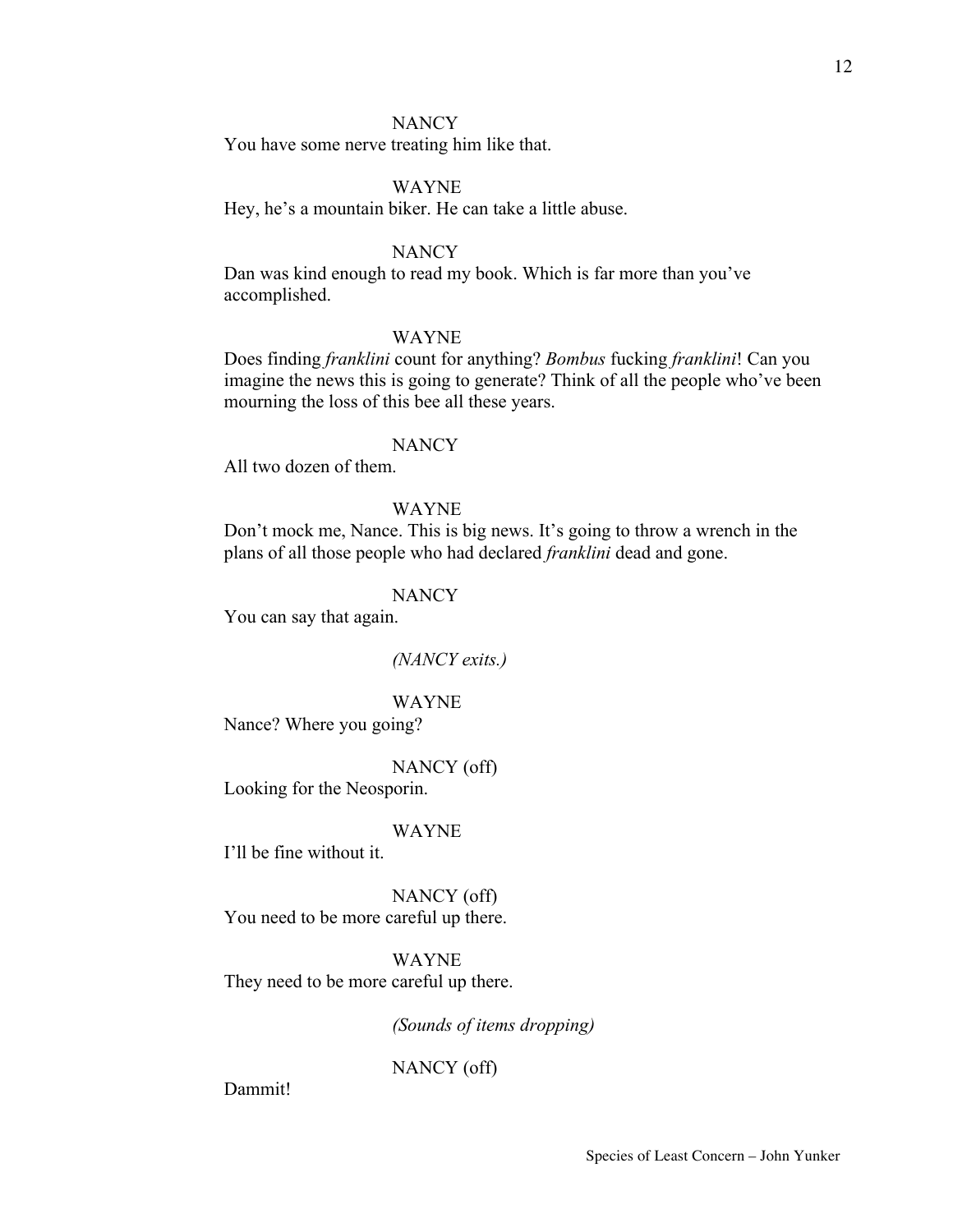#### WAYNE

Everything okay?

*(Then)*

Are you upset with me?

# *(NANCY pokes her head back in.)*

## **NANCY**

Upset? Up until a few minutes ago I was prepared to tear you limb from limb, but it appears as if you did a pretty good job of that yourself.

#### WAYNE

What's wrong? I don't understand.

# **NANCY**

Of course you don't. Because you forgot what day it was. Because you're obsessed with a bumble bee. And now I find myself wishing you *had* sustained brain damage because then you'd actually have a legitimate excuse.

#### WAYNE

Anniversary.

## **NANCY**

Yes, that.

WAYNE

Jesus, Nance. You know this day is important to me, just as much as you.

# **NANCY**

You have a funny way of showing it.

WAYNE

*(Gestures at wine glasses)* Well. Looks like you did just fine without me.

#### *(NANCY exits.)*

## WAYNE

Nance, I'm trying to explain. I was so close. *B. franklini*. Can you blame me for getting a little distracted? This bee. Back from the dead. Lazarus with wings. *(Cautiously approaches the kitchen doorway)* I am sorry. What can I do to make it up to you?

*(NANCY enters.)*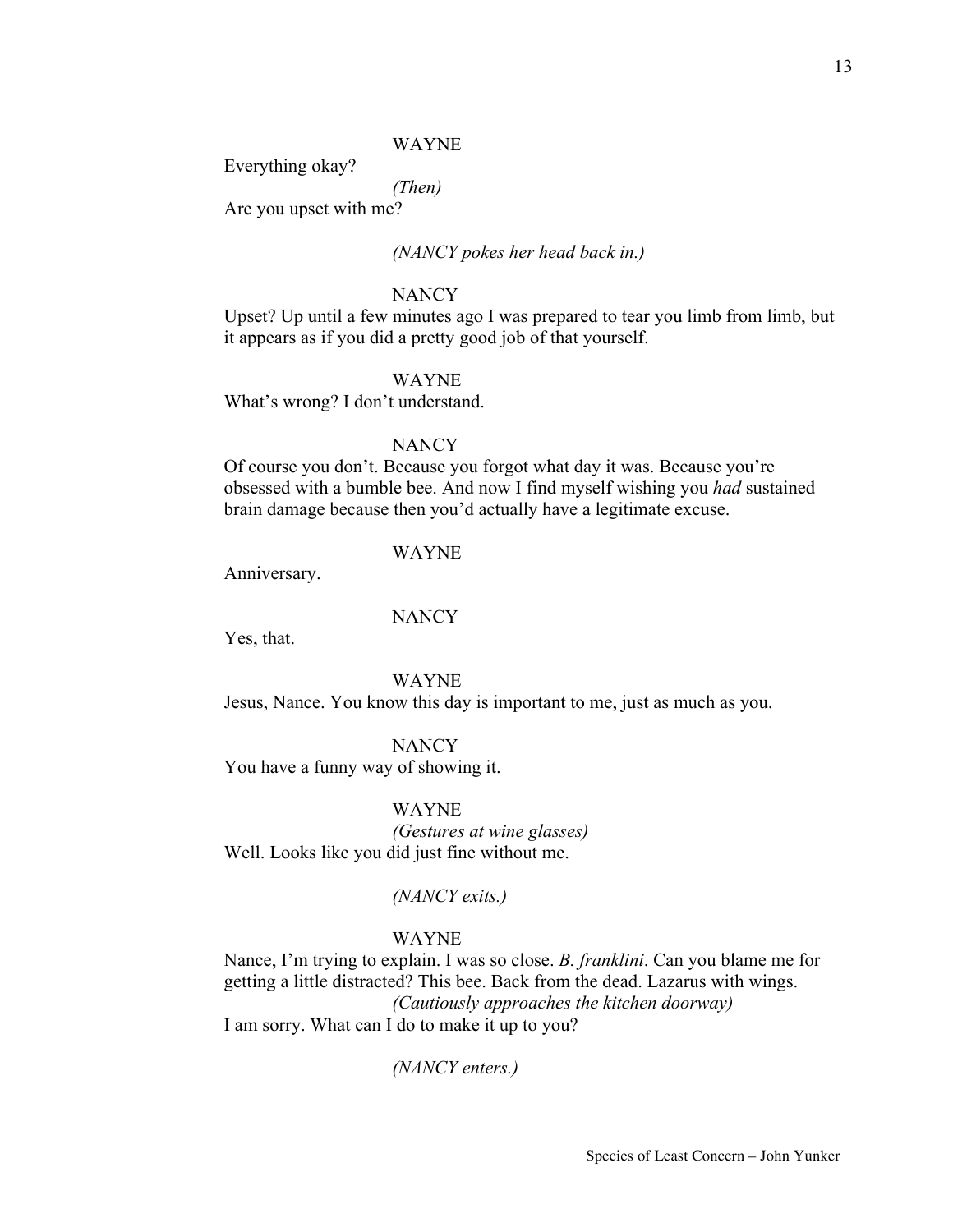**NANCY** Here's your Neosporin. You know where to stick it.

> *(NANCY throws it at him, then exits. WAYNE begins to follow, then thinks better of it.)*

WAYNE

*Franklini*.

# **ACT I**

#### **SCENE 3**

*(Hills of Mt. Ashland. A MOUNTAIN BIKER darts back and forth across stage in choreographed precision, as if descending switchbacks on a mountain.)*

*Back and forth, relying on the offstage ramps to maintain momentum, the BIKER creates a rhythm of leaving and entering the stage until at one point BIKER exits the stage and, instead of re-entering, is followed by a loud collision between the bike and stationary object. )*

## **ACT I**

#### **SCENE 4**

*(College auditorium. WAYNE stands at the podium with projection screen behind him.)* 

## WAYNE

When I say the word bee, what comes to mind? This?

*(Screen displays photo of a jar of honey)*

Understandable. The honey bee produces more than 150 million pounds of honey every year. The honey bee also pollinates crops such as cucumber, walnut, watermelon, and grapes, to name just a few. The environmentalist Aldo Leopold once wrote: *We grieve only for what we know.* We would grieve deeply if we lost